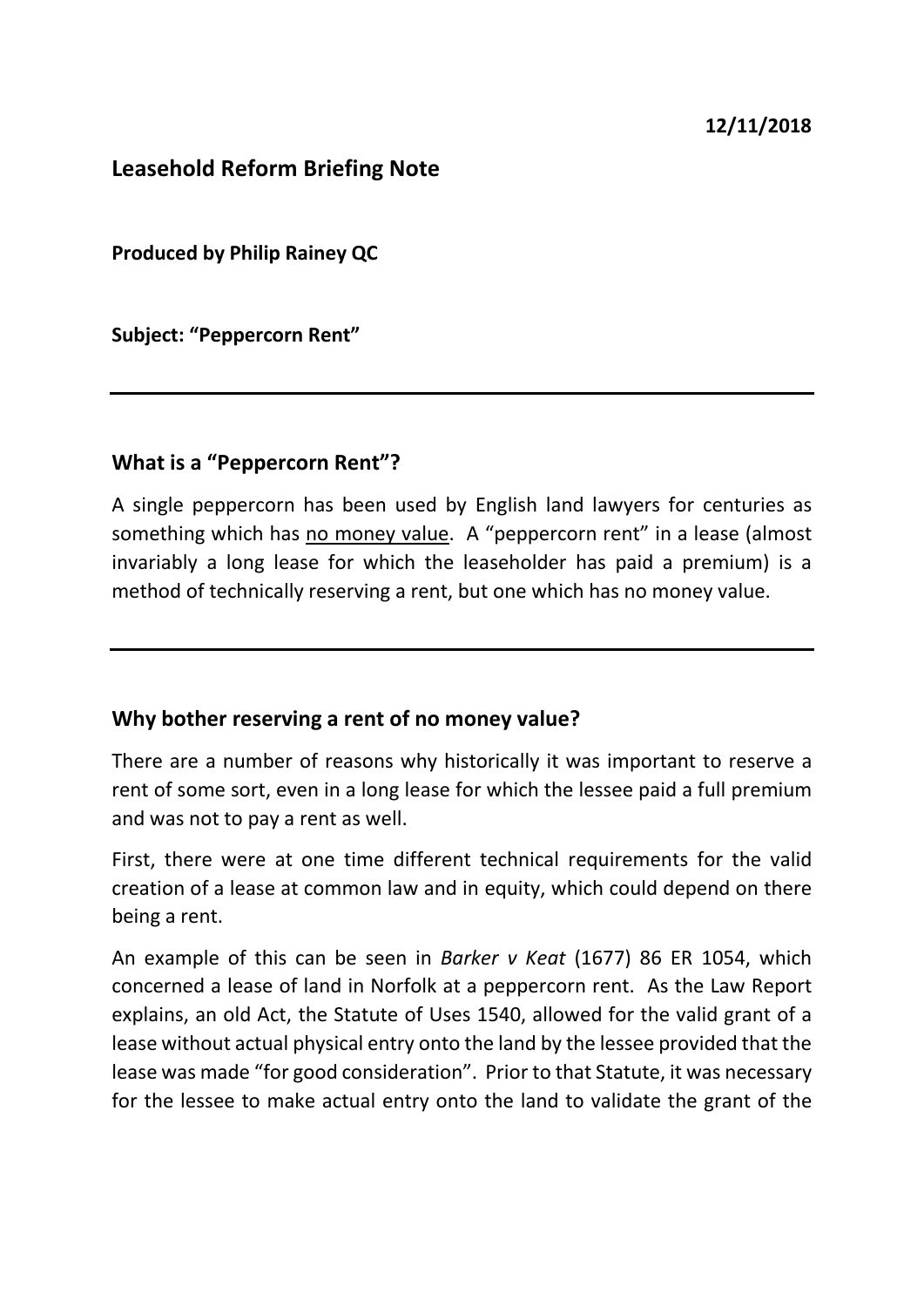lease<sup>[1](#page-1-0)</sup>. It was held that a peppercorn, though of no money value, was nevertheless "good consideration" for the purposes of the Statute and so the lease was valid.

Secondly, a simple contract in English law always requires "consideration" passing both ways. A peppercorn is good or sufficient consideration<sup>[2](#page-1-1)</sup> (but not *valuable* or adequate consideration).

Thirdly, there were certain differences in the causes of action (types of claim) which a landlord could bring under the old common law; it was an advantage if there was technically a rent even though it be of no money value<sup>[3](#page-1-2)</sup>.

# **Is there any doubt about what a "peppercorn rent" or a "rent of one peppercorn" means?**

None at all.

Leases at a peppercorn rent have been granted in England & Wales since the late Middle Ages. Peppercorn rents are mentioned in the earliest of cases. As noted earlier, the *Westlaw* database includes *Barker v Keat* (1677), which concerned a lease of land in Norfolk at a peppercorn rent.

This established meaning of a peppercorn as a rent or consideration of money value has been adopted in numerous landlord and tenant statutes past and present.

The earliest such Act on *Westlaw* is the Regents Park, Regent Street etc. Act 1831. Section 9 of that Act empowered the Crown Estate Commissioners to grant a lease to the National Society for the Education of the Poor, for a term not exceeding 99 years at a peppercorn rent, to establish the Westminster National Free School.

The peppercorn concept is found in one of the earliest leasehold reform statutes, the Renewable Leasehold Conversion Act 1849. This Act gave lessees

<span id="page-1-0"></span> $1$  This is something of an over-simplification of the position but it is sufficient explanation for the purposes of this Note.

<span id="page-1-1"></span><sup>2</sup> See *Chappell & Co v Nestle* [1960] AC 87 per Lord Somervell: "*A peppercorn does not cease to be good consideration if it is established that the promisee does not like pepper and will throw away the corn*".

<span id="page-1-2"></span><sup>3</sup> There is a history of "rent" at Ch.3 of *The History of the Law of Landlord and Tenant in England and Wales,*  Mark Wonnacott QC (2011)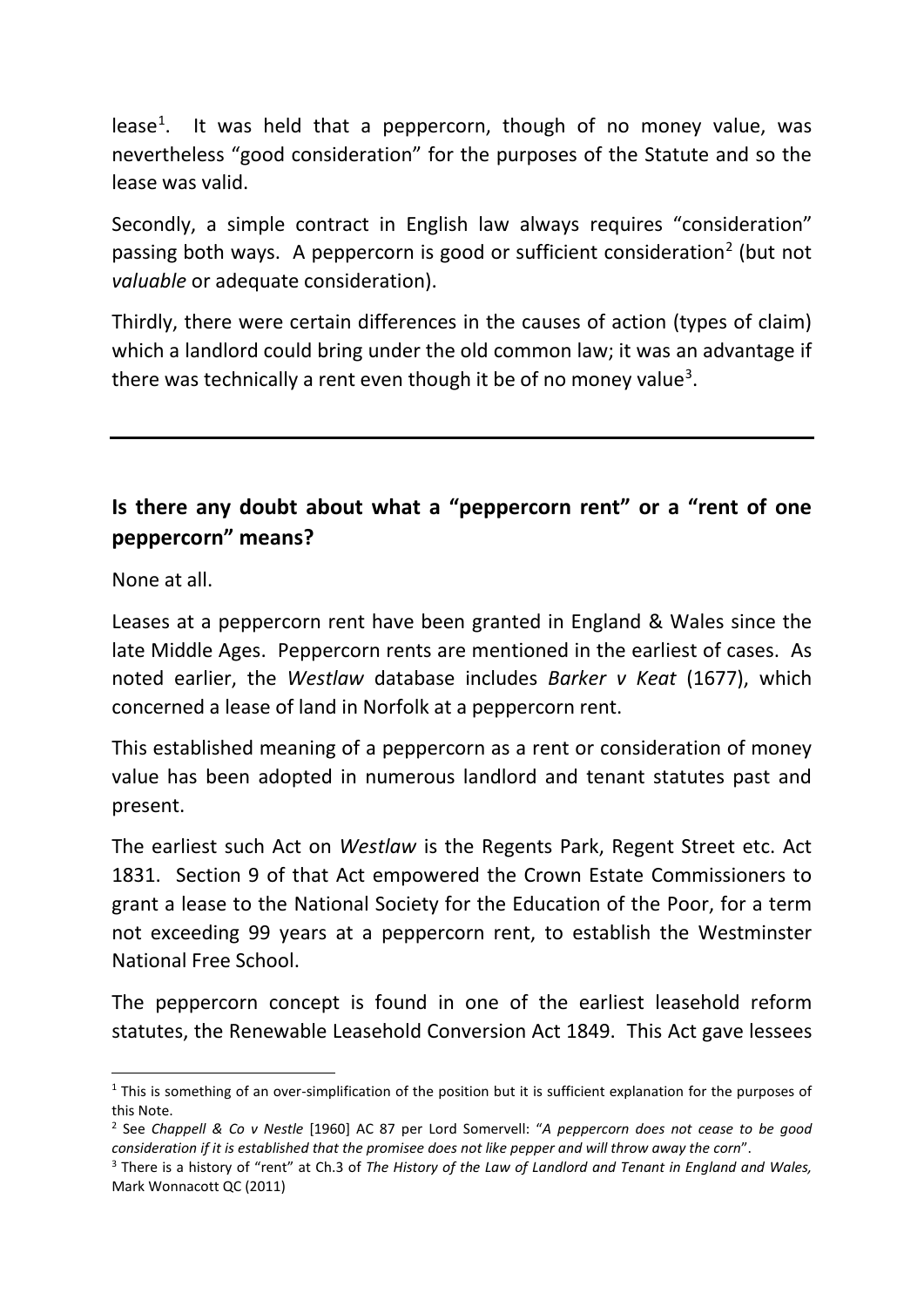of perpetually renewable leases in Ireland the right to have the freehold. S.1 of that Act required the landlord to grant the leaseholder the freehold, without a premium, but reserving a "fee farm rent" (a freehold ground rent, what we would now call a rent-charge) which reflected both the rent under the lease and any premium payable on renewal. S.2 provided that:

"…*the Fee-farm Rent to be made payable by every such Grant … shall, where the Lease or Under-lease … is renewable without Fine, or upon Payment of a Peppercorn or other merely nominal Fine of like Nature, be of the like Amount as the yearly Rent…*"

("Fine" is an old word for a premium or capital payment). In other words, a peppercorn payable on the perpetual renewals was clearly understood by Parliament and everyone else to be a purely nominal premium and so the "fee farm rent" on the freehold only needed to reflect the rent under the lease.

Section 153 of the Law of Property Act 1925 (which is still in force) also confers the right to "enlarge" a lease into a freehold, in limited circumstances:

### *153.— Enlargement of residue of long terms into fee simple estates.*

*(1) Where a residue unexpired of not less than two hundred years of a term, which, as originally created, was for not less than three hundred years, is subsisting in land, whether being the whole land originally comprised in the term, or part only thereof,—*

*(a) without any trust or right of redemption affecting the term in favour of the freeholder, or other person entitled in reversion expectant on the term; and*

*(b) without any rent, or with merely a peppercorn rent or other rent having no money value, incident to the reversion, or having had a rent, not being merely a peppercorn rent or other rent having no money value, originally so incident, which subsequently has been released or has become barred by lapse of time, or has in any other way ceased to be payable;*

*the term may be enlarged into a fee simple in the manner, and subject to the restrictions in this section provided…."*

("Fee simple" means freehold)

Again, this Act understands a peppercorn rent to be a rent having no money value.

Most recently, the Leasehold Reform Housing and Urban Development Act 1993 adopts "peppercorn rent". S.56(1) provides that any new lease to a long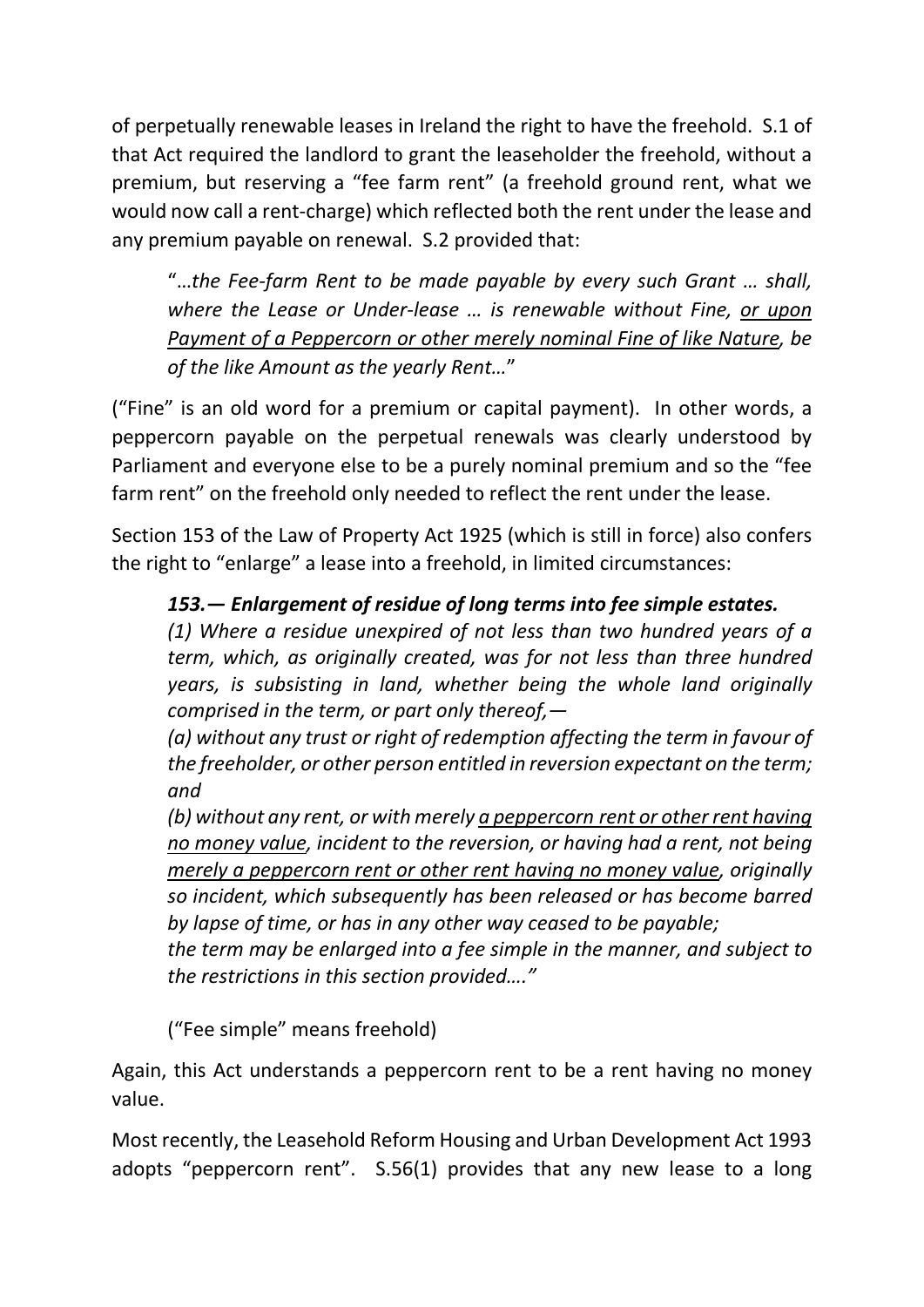leaseholder of a flat shall be "*at a peppercorn rent*". And para.8 of Schedule 9 provides that a lease-back to a freeholder of a flat or other unit not held by a qualifying tenant shall be "*at a peppercorn rent*". So well-established is the meaning of "peppercorn rent" that the 1993 Act does not even bother to define it.

## **Is a peppercorn the only proxy for a rent of no money value?**

A peppercorn is by far the most common and best-known, but there are others. In 1604 a property in Billinghurst was held on a 10,000 year lease at a yearly rent of "one red rose" and a property in Peniston at a rent of "a snowball at Midsummer and a red rose at Christmas"[4](#page-3-0) .

*Clifton v Liverpool City Council* [2017] L&TR 14 (UT) concerned a lease granted as recently as 1985 of which "The yearly rent was the nominal rent of one red rose"[5](#page-3-1) .

Roses these days can be expensive so it is probably best to stick to a peppercorn.

## **Isn't £10 the same as a peppercorn rent?**

Obviously not. As explained above, a peppercorn rent is a rent of no money value. £10 is not a very large sum these days but it is still £10. It is money, so it has a money value. £10 could be used to buy 10 items in a "poundshop". If a landlord has 10,000 reversions each at a £10 ground rent, he receives an income of £100,000 per year and the leaseholders in aggregate have paid that amount out. By contrast, if those 10,000 leases were all at a peppercorn rent, the landlord receives nothing and the leaseholders pay nothing.

There are also consequences in law if there is an actual rent in money value, as discussed below.

<span id="page-3-0"></span> <sup>4</sup> *The History of the Law of Landlord and Tenant in England and Wales,* Mark Wonnacott QC (2011) p.99 n.111

<span id="page-3-1"></span><sup>5</sup> Decision para.4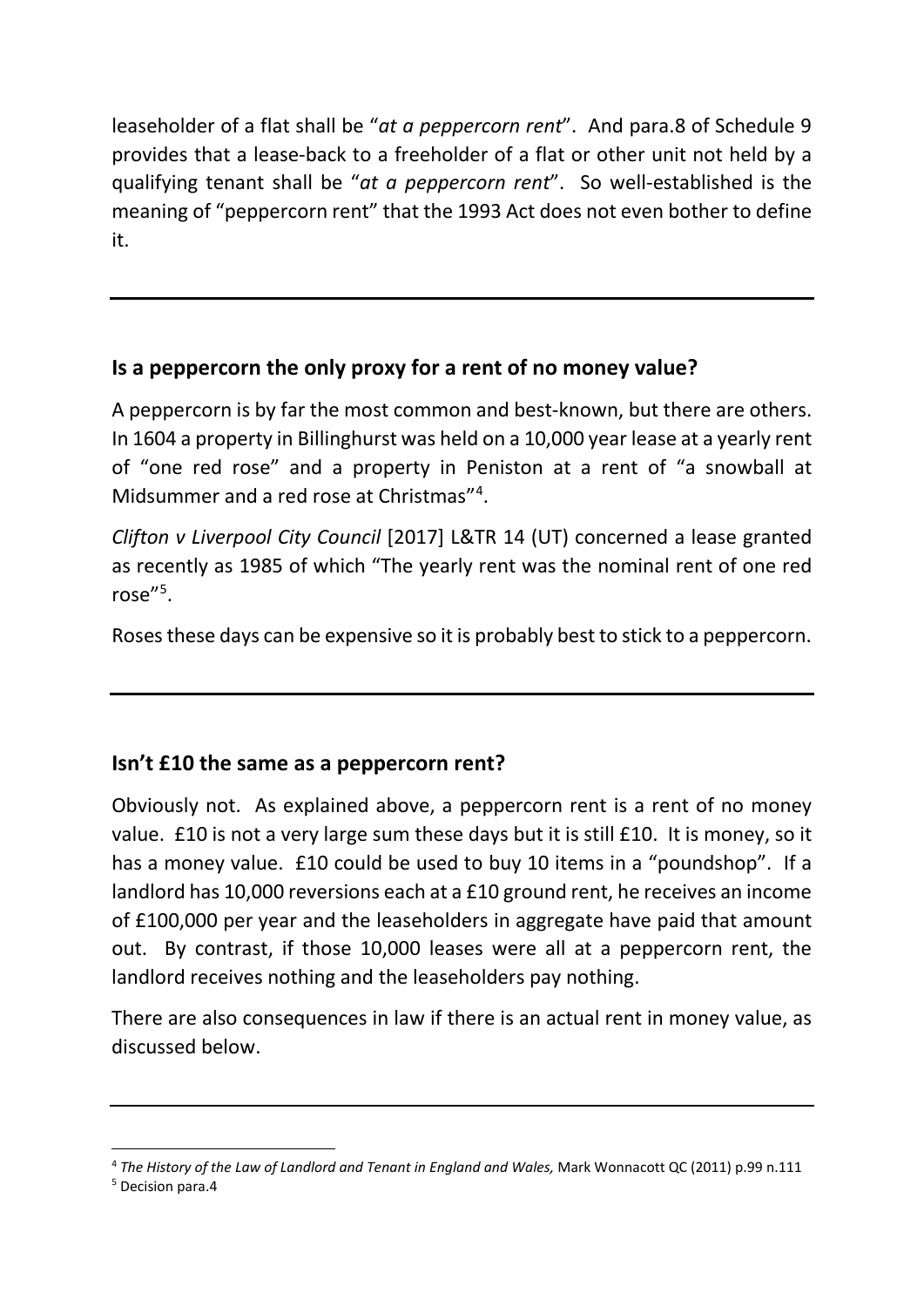## **Does it matter whether the ground rent is truly a peppercorn or other rent of no money value?**

Yes it does. The difference between something of no money value, and something which is money or money value even if it is very low, is fundamental.

Importantly, a failure to pay a £10 per year ground rent can lead to forfeiture of a lease. If a lessee withholds service charge because of a dispute, and makes the mistake (because they don't understand the technicalities) of also withholding payment of a £10 ground rent then if three years' arrears accrue the lease can be forfeit<sup>[6](#page-4-0)</sup> – the landlord will not have to obtain a court or tribunal determination<sup>7</sup> that any service charge is due. This cannot happen if the ground rent is a peppercorn rent.

There are also statutory provisions, s.153 of the Law of Property Act 1925 being an example, which apply if there is a peppercorn rent but would not apply to a lease at a £10 per year rent.

### **Do we need to keep reserving peppercorn rents?**

In theory, maybe not. Lease at £nil rents do exist, and the old reasons for reserving a rent are largely gone. But land law is highly complex and there might be some overlooked provision which may require reservation of a rent of some sort to be operative. Caution suggests adhering to the traditional peppercorn rent formula, as per the Leasehold Reform Housing and Urban Development Act 1993.

<span id="page-4-1"></span><sup>7</sup> Under s.81 of the Housing Act 1996

 $\overline{a}$ 

<span id="page-4-0"></span><sup>6</sup> Because s.167 of the Commonhold and Leasehold Reform Act 2002 prevents forfeiture for non-payment of ground rent unless the arrears exceed a specified sum or have been in arrear for more than a specified period, which has been set at 3 years by The Rights of Re-entry and Forfeiture (Prescribed Sum and Period) (England) Regulations 2004